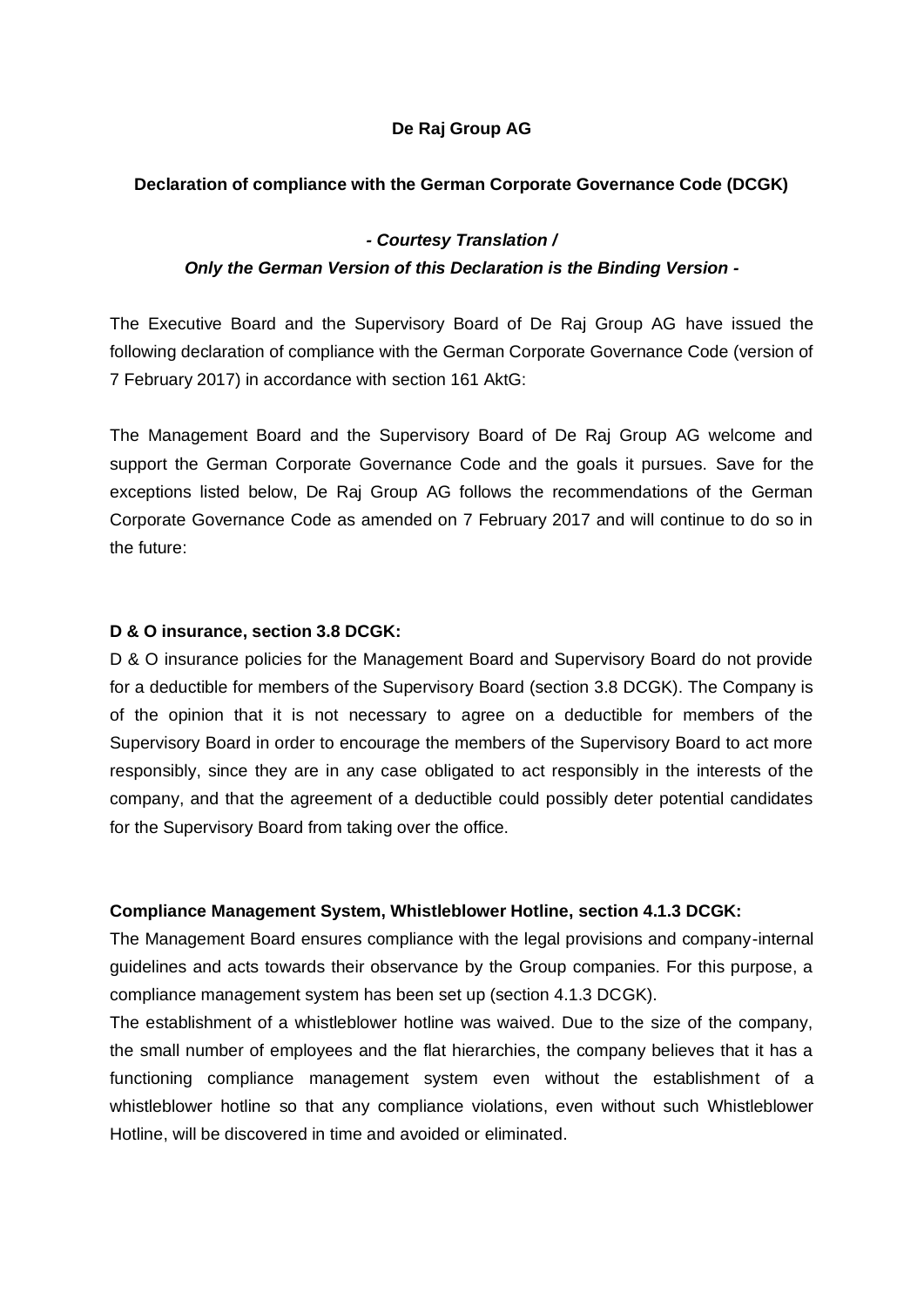#### **Diversity, section 4.1.5:**

The Management Board dispenses with fixed requirements for the consideration of diversity and the appropriate representation of women in management functions in accordance with section 4.1.5 of the Code. The Board also refrains from setting a target for the proportion of women in management positions. Rather, the Board considers it appropriate to determine the question of diversity and the representation of women in individual cases and not to make them dependent on stipulations, in particular abstract targets.

#### **Remuneration components of the members of the Executive Board, section 4.2.3:**

In deviation to section 4.2.3 (6) of the Code, the report provided by the Chairman of the Supervisory Board to the Annual General Meeting on the principles of the remuneration system is waived, because the principles of the remuneration system and the exact amount of the respective remuneration will be included in the Consolidated Financial Statements (Remuneration Report) for the financial year 2018.

# **Disclosure of the compensation components of the members of the Management Board, section 4.2.5, last sentence:**

The disclosure of the remuneration components of the members of the Management Board in accordance with the provision in Section 4.2.5 in the 2018 Consolidated Financial Statements was not made by way of the sample tables attached to the Code. In the opinion of the Company, the remuneration structure for 2018 was not so complex that the use of the sample tables attached to the Code would have been justified.

# **Diversity, age limits for members of the Board of Management and the Supervisory Board, sections 5.1.2 and 5.4.1 DCGK:**

The Supervisory Board refrains from adhering to diversity requirements in the composition of the Executive Board in accordance with section 5.1.2 of the Code and setting a target for the proportion of women on the Executive Board. Instead, the Supervisory Board considers it appropriate to determine the question of diversity and the representation of women in individual cases and not to make them dependent on abstract specifications, in particular target figures. Furthermore, the Supervisory Board refrains from working together with the Executive Board to ensure long-term succession planning, as the current age structure of the Executive Board members means there is currently no need for such planning.

There are no age limits for members of the Management Board and Supervisory Board (sections 5.1.2 and 5.4.1 DCGK). The Company is of the opinion that the determination of an age limit is not advisable, as the company should also have the knowledge and experience of older persons in the context of the Executive Board and Supervisory Board activities.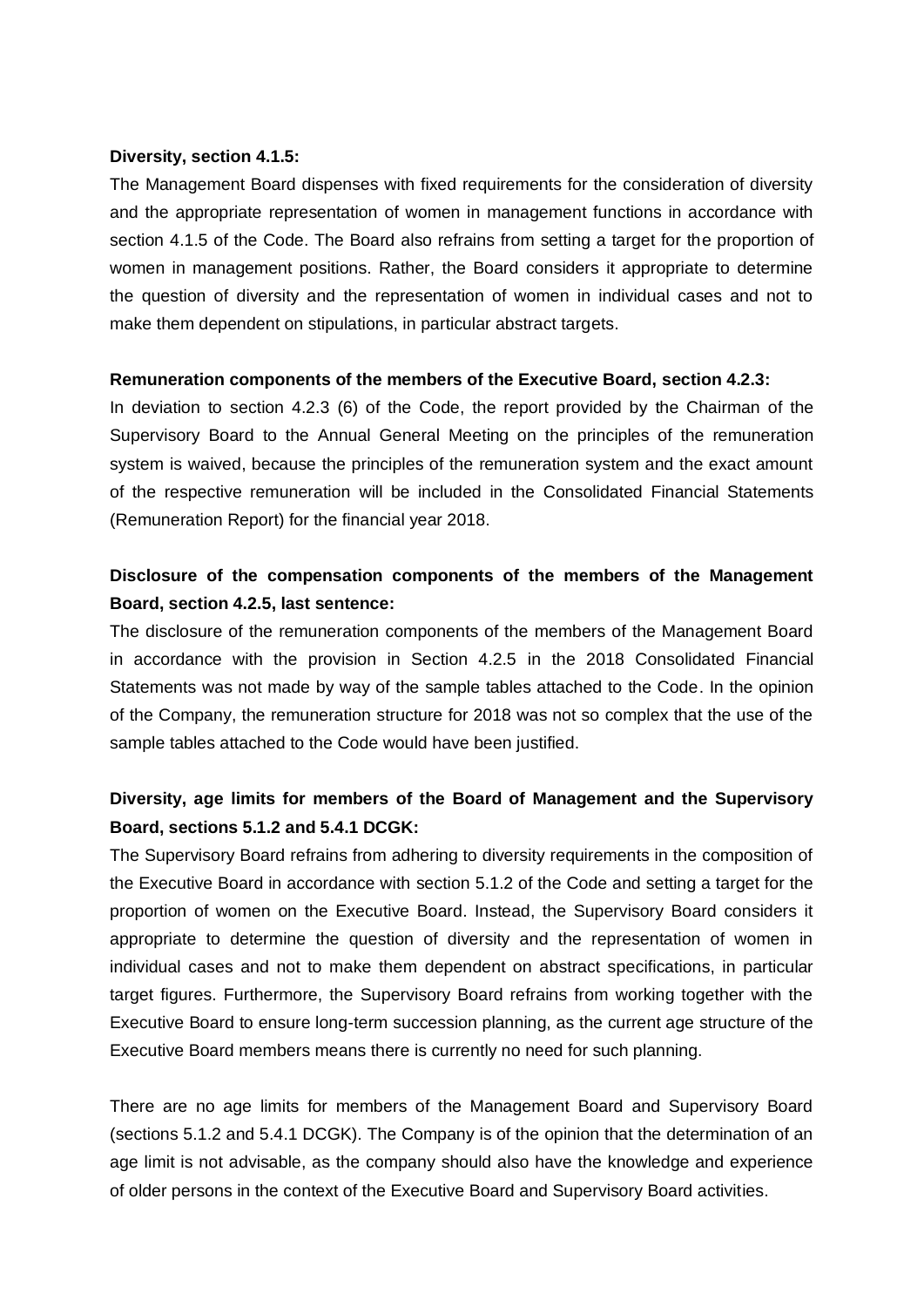## **Committees, section 5.3 DCGK:**

In view of its small number of members, the Supervisory Board refrains from forming committees (section 5.3 DCGK).

## **Composition of the Supervisory Board, section 5.4.1:**

The Supervisory Board refrains from naming concrete targets for its composition in accordance with section 5.4.1 of the Code and developing a competence profile for the entire Supervisory Board. In addition, the Supervisory Board refrains from setting an age limit for Supervisory Board members, a limit for the length of service or any requirements for diversity. Rather, the Supervisory Board will align its composition with the current requirements of the company and deems a determination in advance within the framework of predefined goals, competence profiles or other requirements, such as: age limits, not advisable.

## **Independence, section 5.4.2:**

The composition of the Supervisory Board focuses on personal and professional suitability. Contrary to section 5.4.2 of the Code, members of the Supervisory Board as well as all of the Supervisory Board members may also be suitable if they do not meet the criteria for independence stated therein.

# **Publication of consolidated financial statements and financial information during the financial year, section 7.1.2:**

In deviation from section 7.1.2 of the Code, the consolidated financial statements and financial information are made available within the deadlines set out in the statutory disclosure provisions and not within the stricter limits of the Code of 90 days after the end of the financial year (consolidated financial statements and group management report) and 45 days after the end of the reporting period (interim financial information). The Company currently sees no improvement in capital market transparency when business figures are published faster than the law requires.

Cologne, November 2019

De Raj Group AG